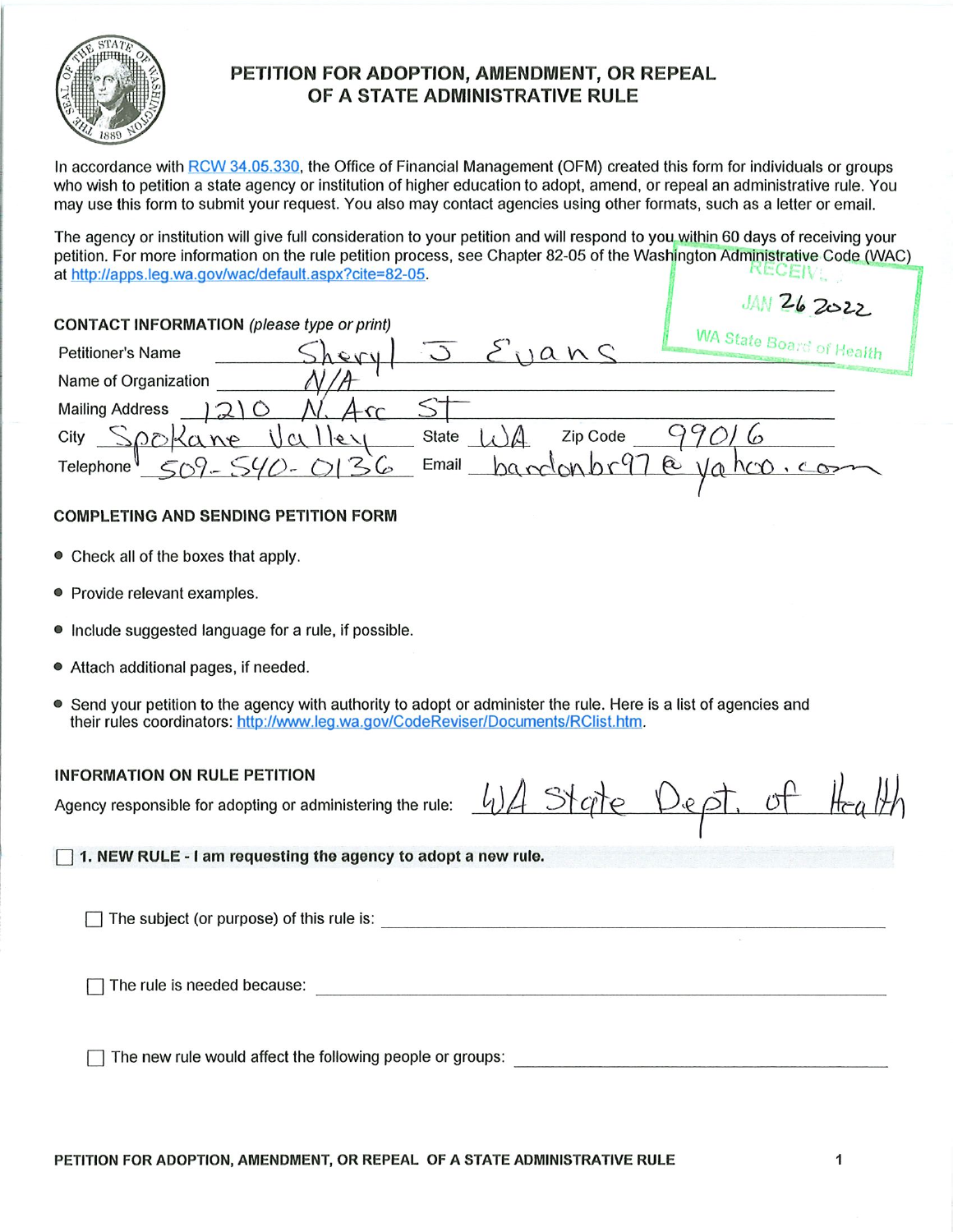| 2. AMEND RULE - I am requesting the agency to change an existing rule.                                                                                       |  |  |  |  |
|--------------------------------------------------------------------------------------------------------------------------------------------------------------|--|--|--|--|
|                                                                                                                                                              |  |  |  |  |
|                                                                                                                                                              |  |  |  |  |
| This change is needed because:                                                                                                                               |  |  |  |  |
|                                                                                                                                                              |  |  |  |  |
|                                                                                                                                                              |  |  |  |  |
| $\chi$ 3. REPEAL RULE - I am requesting the agency to eliminate an existing rule.                                                                            |  |  |  |  |
| (Check one or more boxes)<br>It does not do what it was intended to do.                                                                                      |  |  |  |  |
| It is no longer needed because:                                                                                                                              |  |  |  |  |
| It imposes unreasonable costs:                                                                                                                               |  |  |  |  |
| The agency has no authority to make this rule:                                                                                                               |  |  |  |  |
| It is applied differently to public and private parties:                                                                                                     |  |  |  |  |
| It conflicts with another federal, state, or local law or<br>rule. List conflicting law or rule, if known:<br>$844$ and 9th Americant plus<br>$($ mstitution |  |  |  |  |
| It duplicates another federal, state or local law or rule.<br>List duplicate law or rule, if known:                                                          |  |  |  |  |
| Other (please explain): the Vaccine is not effective and is toxic                                                                                            |  |  |  |  |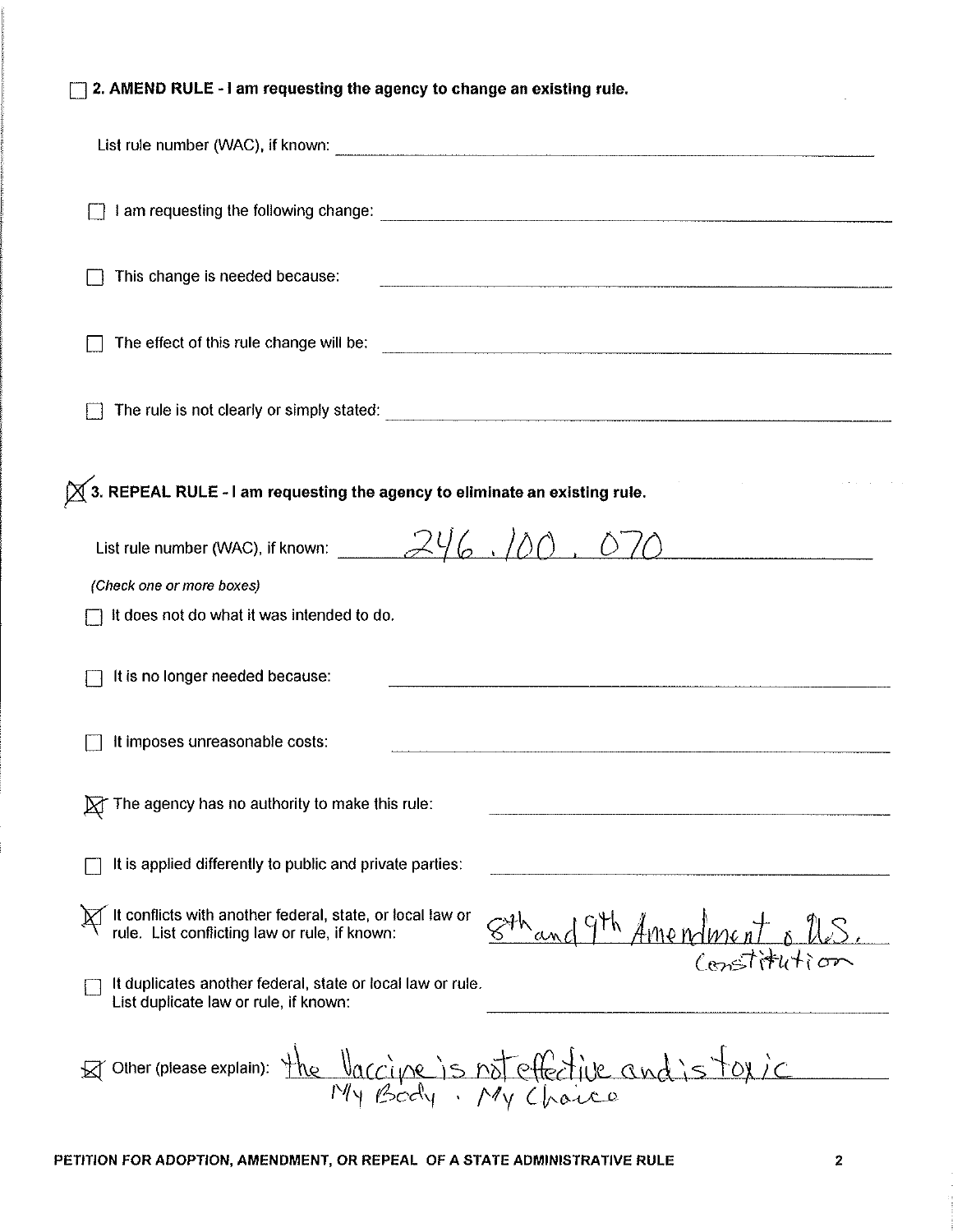

# PETITION FOR ADOPTION, AMENDMENT, OR REPEAL OF A STATE ADMINISTRATIVE RULE

In accordance with RCW 34,05.330, the Office of Financial Management (OFM) created this form for individuals or groups who wish to petition a state agency or institution of higher education to adopt, amend, or repeal an administrative rule. You may use this form to submit your request. You also may contact agencies using other formats, such as a letter or email.

The agency or institution will give full consideration to your petition and will respond to you within 60 days of receiving your petition. For more information on the rule petition process, see Chapter 82-05 of the Washington Administrative Code (WAC)<br>at http://anns.leg.wa.gov/wac/default.aspx?cite=82-05. at http://apps.leg.wa.gov/wac/default.aspx?cite=82-05.

|                                                   | UNZéZozz                 |
|---------------------------------------------------|--------------------------|
| <b>CONTACT INFORMATION</b> (please type or print) |                          |
| Uans<br>1991<br><b>Petitioner's Name</b>          | WA State Board of Health |
| Name of Organization                              |                          |
| <b>Mailing Address</b>                            |                          |
| Zip Code<br>City<br><b>State</b><br>E             |                          |
| Email<br>Telephone                                | $\omega$                 |

## COMPLETING AND SENDING PETITION FORM

- Check all of the boxes that apply.
- Provide relevant examples.
- include suggested language for a rule, if possible.
- Attach additional pages, if needed.
- Send your petition to the agency with authority to adopt or administer the rule. Here is a list of agencies and their rules coordinators: http://www.leg.wa.gov/CodeReviser/Documents/RCIist.htm.

#### INFORMATION ON RULE PETITION

Agency responsible for adopting or administering the rule:  $\omega$  State  $\Omega$ ept. of HealH

1. NEW RULE - I am requesting the agency to adopt a new rule.

The subject (or purpose) of this rule is:  $\Box$ 

The rule is needed because:

 $\Box$  The new rule would affect the following people or groups: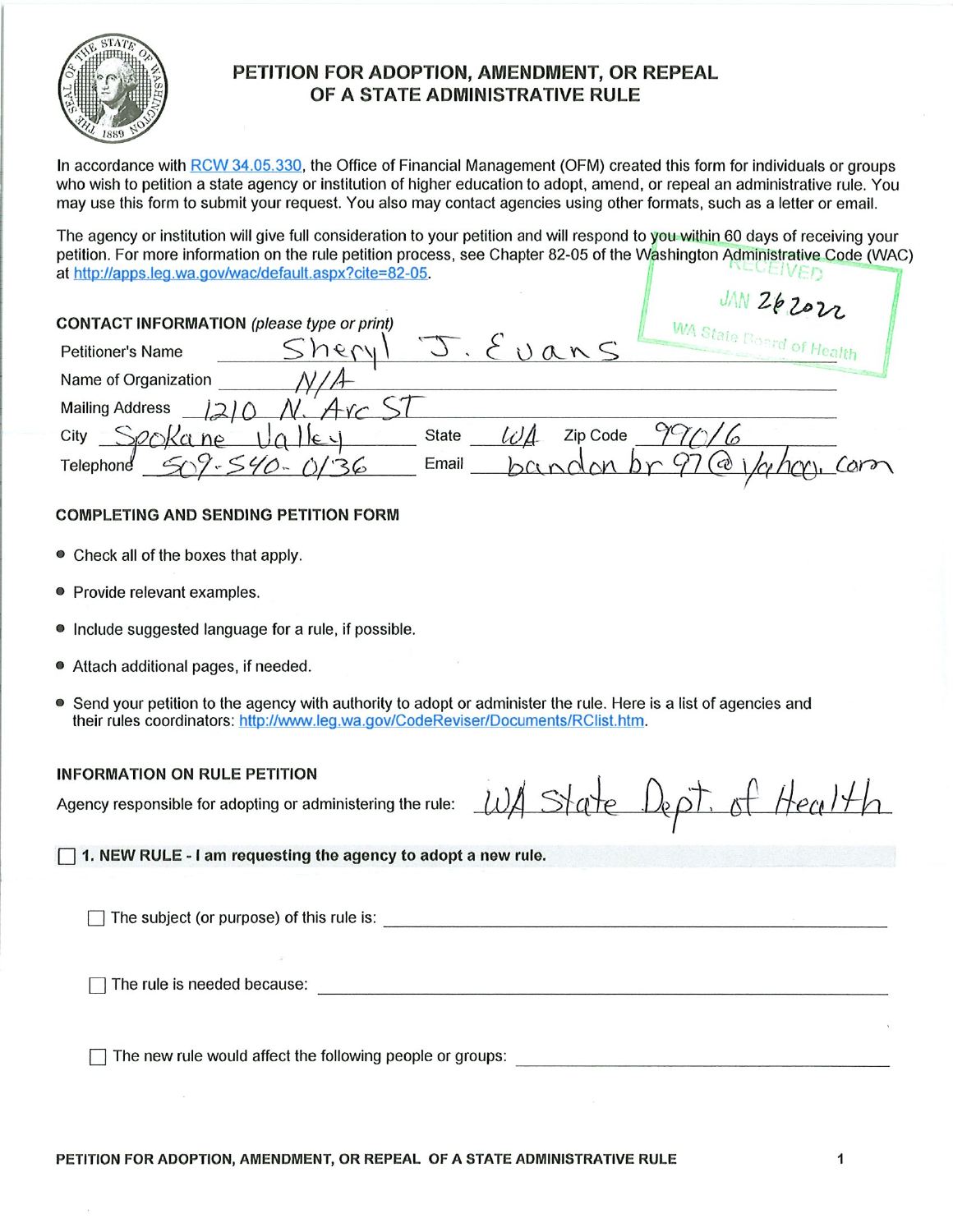|  |  |  |  | $\Box$ 2. AMEND RULE - I am requesting the agency to change an existing rule. |  |
|--|--|--|--|-------------------------------------------------------------------------------|--|
|  |  |  |  |                                                                               |  |

| This change is needed because:                                                                             |                                         |
|------------------------------------------------------------------------------------------------------------|-----------------------------------------|
|                                                                                                            |                                         |
|                                                                                                            |                                         |
| $\cancel{\boxtimes}$ 3. REPEAL RULE - I am requesting the agency to eliminate an existing rule.            |                                         |
| List rule number (WAC), if known: $246.700.090$                                                            |                                         |
| (Check one or more boxes)                                                                                  |                                         |
| It does not do what it was intended to do.                                                                 |                                         |
| It is no longer needed because:                                                                            |                                         |
| It imposes unreasonable costs:                                                                             |                                         |
| $\boxtimes$ The agency has no authority to make this rule:                                                 |                                         |
| It is applied differently to public and private parties:                                                   |                                         |
| It conflicts with another federal, state, or local law or<br>rule. List conflicting law or rule, if known: | $8th$ and $9th$ Amendment of US         |
| It duplicates another federal, state or local law or rule.<br>List duplicate law or rule, if known:        |                                         |
| Other (please explain):<br>Κſ                                                                              | the laccine isnoteffictive and is toxic |